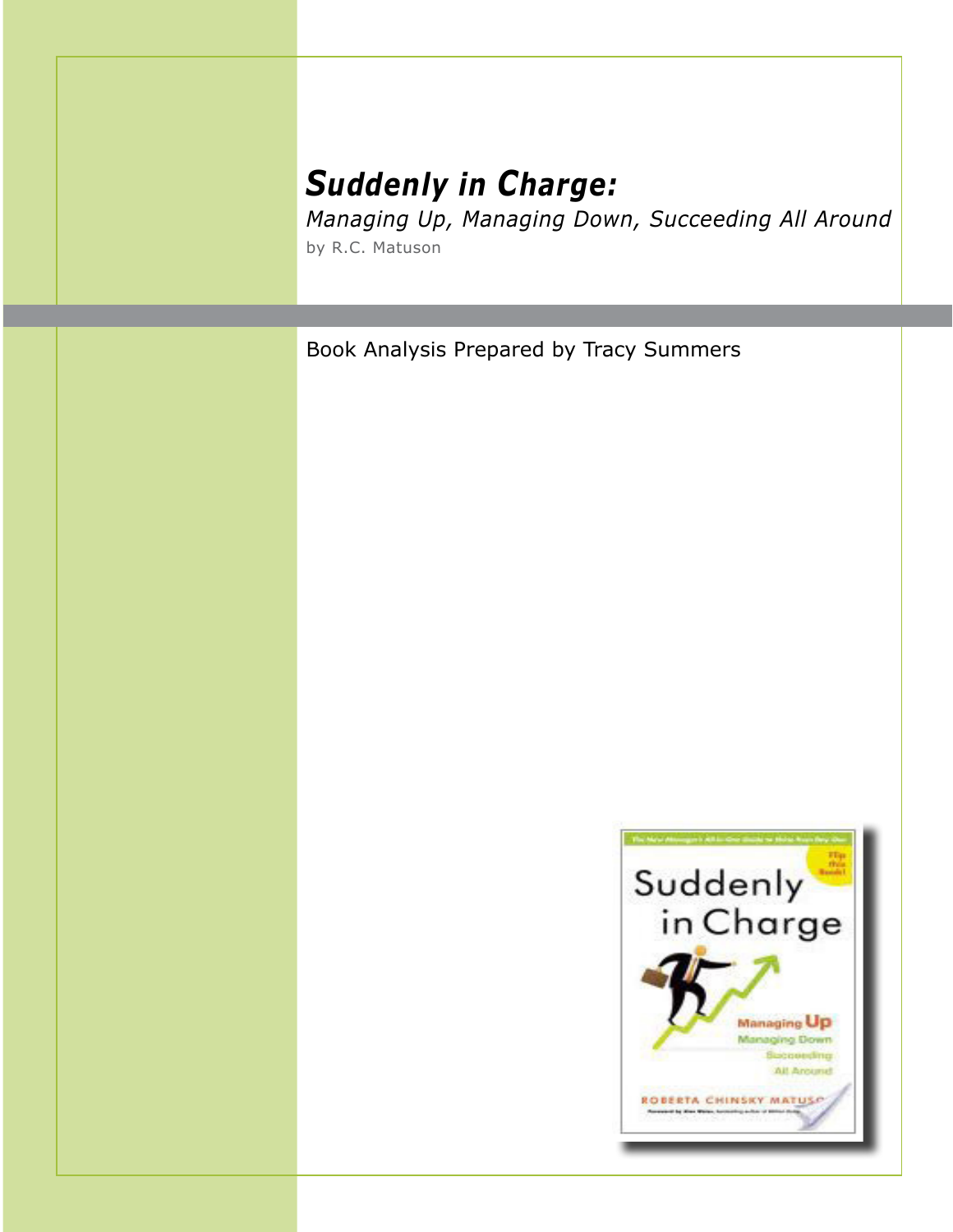

(I wrote this analysis for an assignment in my Organizational Behavior course at the University of North Texas. Only a portion of the document is shown here. For additional writing examples, please see my online portfolio: TracyCSummers.com.)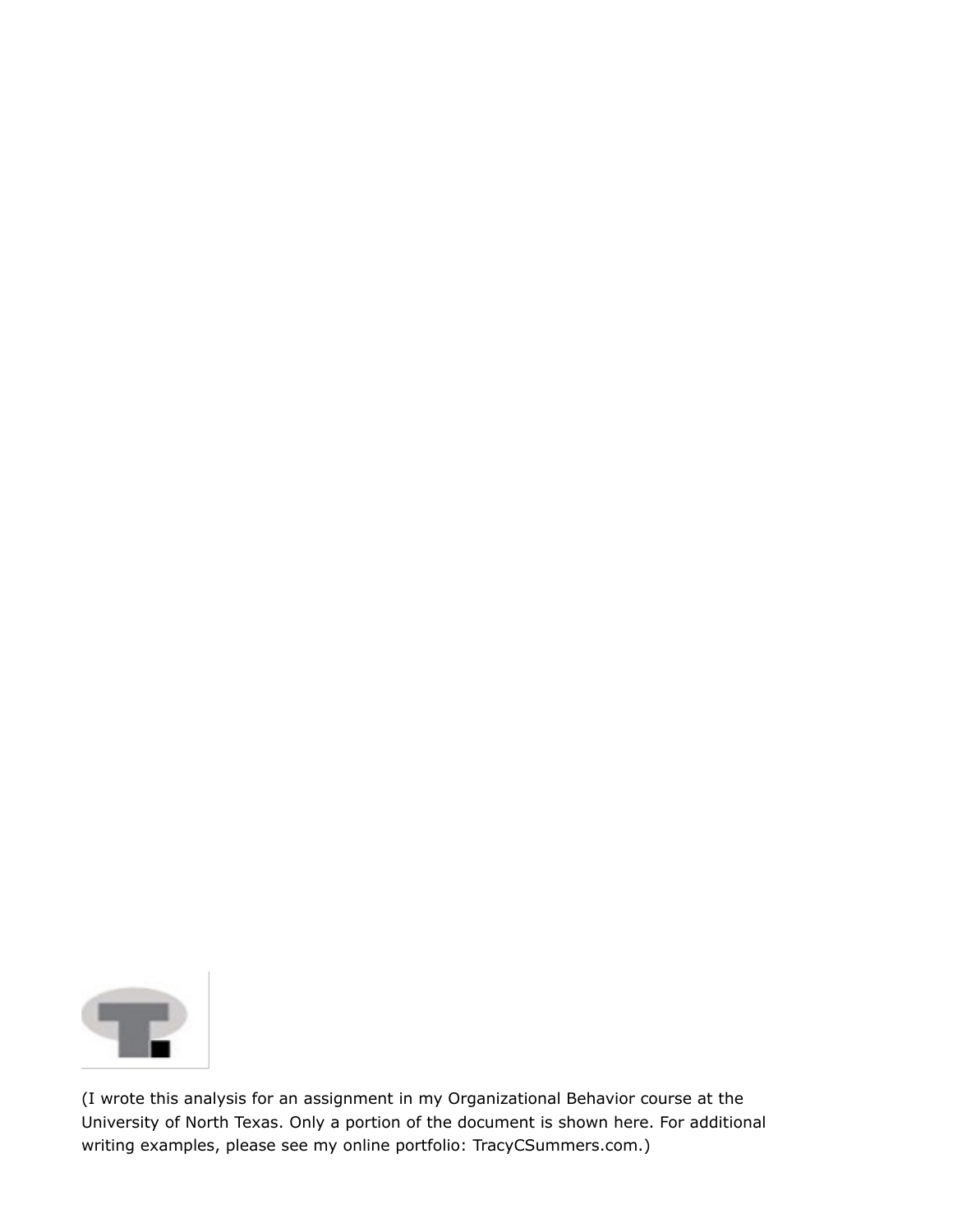# **Table of Contents**

| <b>Overall Summary</b> 1                                     |
|--------------------------------------------------------------|
| <b>Managing Up</b><br>Chapter 1<br>(Management Styles) 2     |
| Chapter 2<br>(Office Politics) $\ldots \ldots \ldots \ldots$ |
| Chapter 3<br>(New Managers) 4                                |
| Chapter 4<br>(Difficult Managers) 5                          |
| Chapter 8<br>(Exiting Decisions) 6                           |
| <b>Managing Down</b><br>Chapter 6<br>(Difficult Employees) 7 |
| Chapter 8<br>(Performance Management) 8                      |
| Conclusion  9                                                |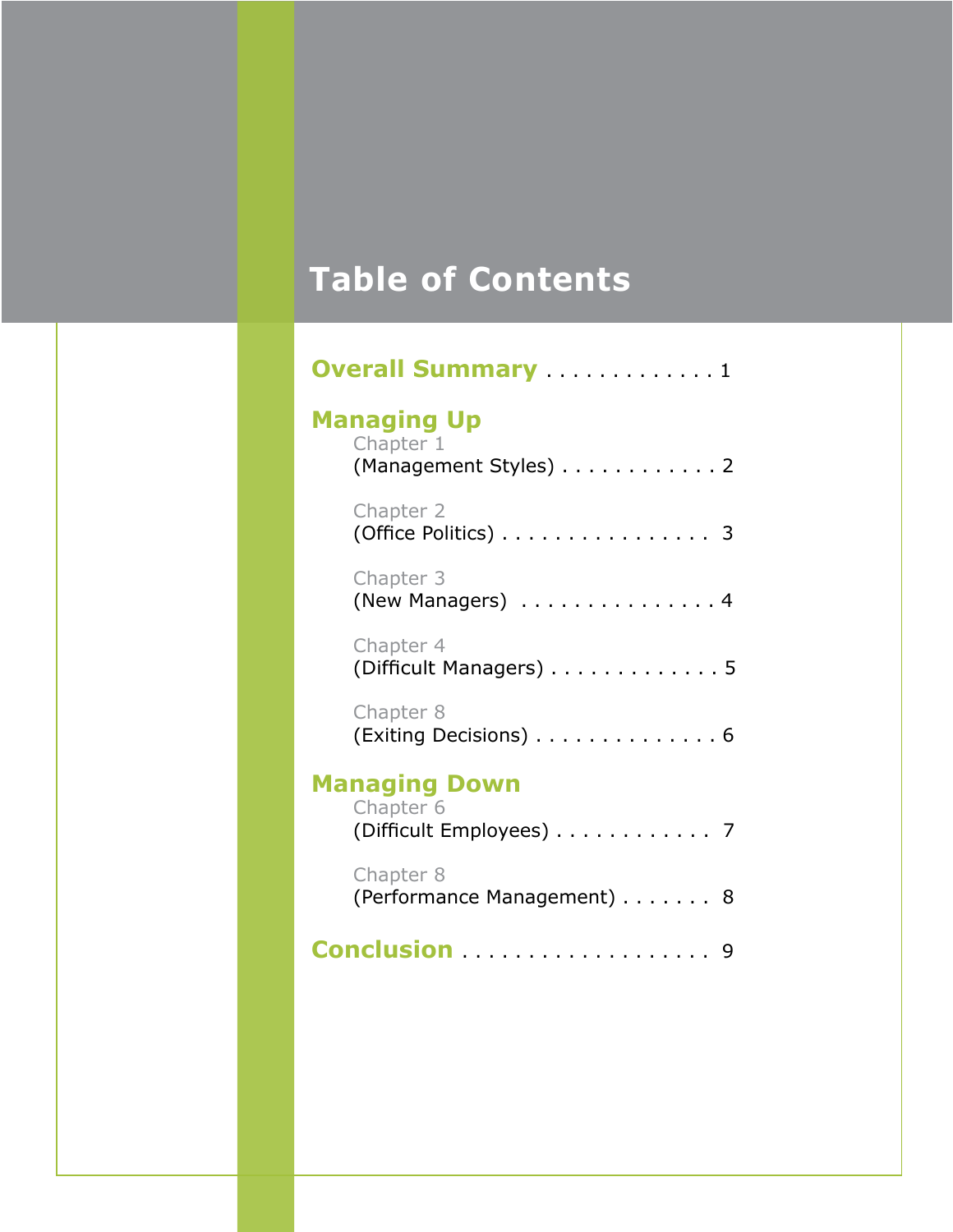#### **Overall Summary**

In *Suddenly in Charge: Managing Up, Managing Down, Succeeding All Around*, author Roberta Chinsky<br>Matuson explains *how* we should manage our work relationships, and she includes insight about *why* these Matuson explains *how* we should manage our work relationships, and she includes insight about *why* these relationships impact our professional careers. The two main types of relationships she addresses involve either people who manage us or people who we manage. Her insight is helpful for anyone in the corporate world regardless of their current role or job satisfaction. Matuson reminds us that throughout our careers we will experience various situations, including some unpleasant ones; we just need to handle these experiences as best we can, and know that these situations will eventually end because the corporate world is always changing.

The book is divided into two sections (managing up and managing down). In the managing up section, Matuson helps us understand why we need the information in this book: the content is imperative to the success of anyone who reports to someone else (and almost everyone will report to someone). She explains how managers have the power to help us in our careers. We need to know how to adapt to their management style so that they consider us valuable and allow us to succeed. The managing down section explains that managing people is challenging because it requires a special skillset (leadership) and because managers have to adjust their management style depending on the environment and people.

Five of the chapters I selected focused on managing upward, because I found this perspective new and interesting. Most of us think of managing people who report to us, but this book guides us to manage in a new direction (upward). Normally, individual contributors do not receive training on how to manage (upwards or downwards)--so we end up learning by observing others' behavior. Matuson's book gives us the training we need to avoid mistakes. Furthermore, she prepares us for success by showing us how to communicate with coworkers, build relationships, respond to tricky situations, and behave professionally.

The following pages contain my analysis of select chapters from *Suddenly in Charge*. I devoted 1 page to each chapter. For each chapter, I provide a short overview, a few takeaway points (bulleted list), and my input comparing that chapter to what I have learned throughout this semester.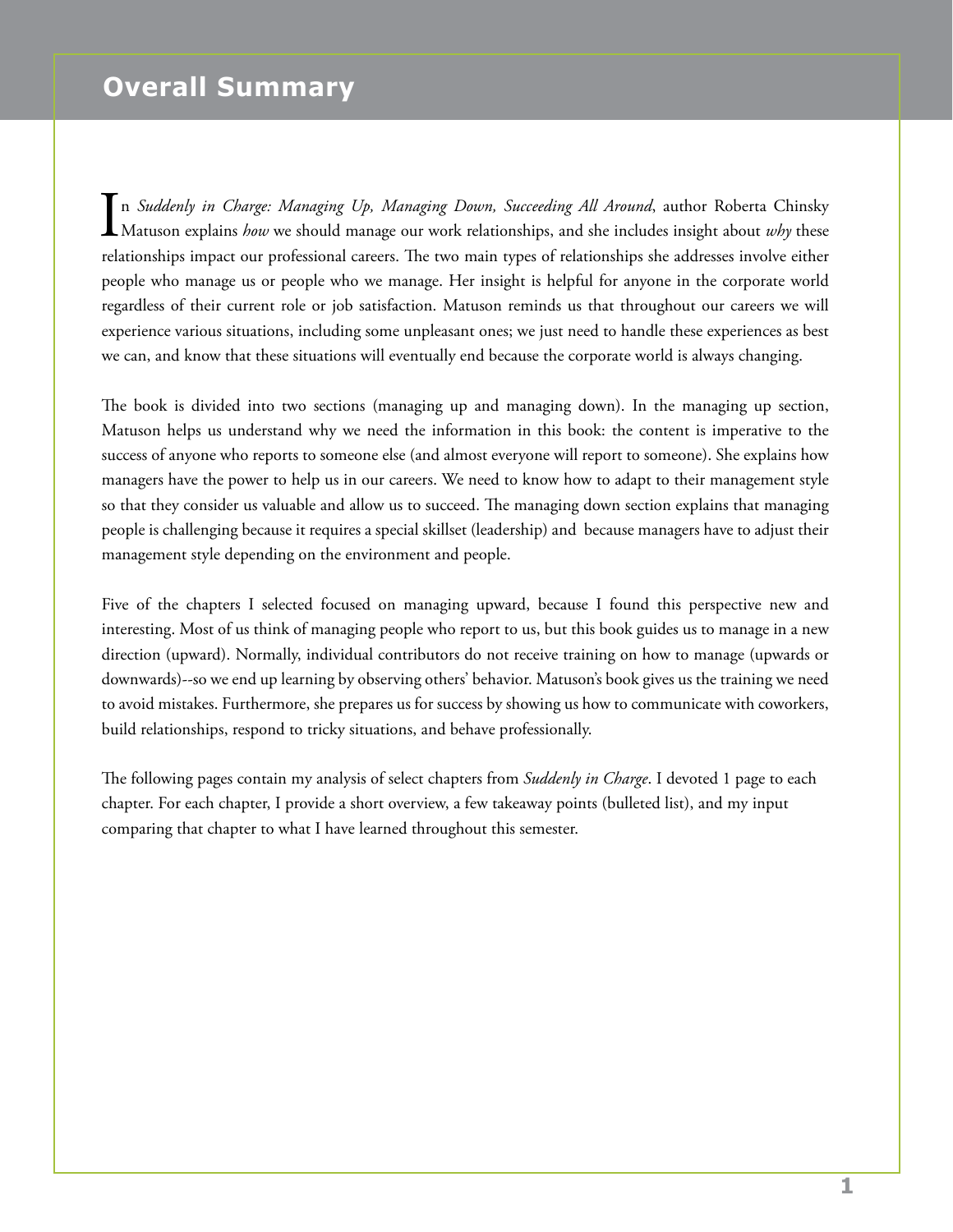## **Chapter 1**

#### Understanding Various Management Styles

For their career success, employees need to recognize that there are various management styles, and they they need to determine which management style their manager prefers. Matuson explains how employees should use this knowledge to communicate effectively, as well as to avoid annoying their manager. Four types of managers are discussed in this chapter: dictatorial, laissez-faire, bureaucratic, and consultative. These managers differ in how they use their authority, what they want from their work relationships, and how they communicate with others.

#### **Chapter Takeaways**

- Employees must adjust their communication methods to adapt to their manager's needs.
- Employees' success in an organization is strongly connected to how well employees manage relationships with others.

#### **My Input**

I agree that employees need to analyze their own working style, communication methods, and objectives to ensure that their behaviors align with their manager's expectations and needs. When employees identify their own perception and objectives, they gain information to help themselves because management styles vary, and managers respond differently based on their own management styles. For example, an extravert might identify their inclination to be talkative and assertive, which could be considered strengths or weaknesses depending on the situation. If a manager prefers a quick overview and less details, employees (who are extraverts) must monitor their own behavior to avoid clashing personalities or over stepping boundaries. Employees who are aware they have the potential for being considered too talkative can adjust their dialogue and listen more.

Furthermore, employees who are interested in promotions and professional growth can learn how to effectively communicate their needs to their managers. Some managers may not be aware that their employees have these interests--so employees need to determine the best way to share this information. Before sharing the information, employees need to identify how their boss can help, the best way to communicate with their boss, and how they (the employees) can adapt their own style to the boss's desired style. Matuson explains that the intricacies of these pieces impact how the information is received (by the manager).